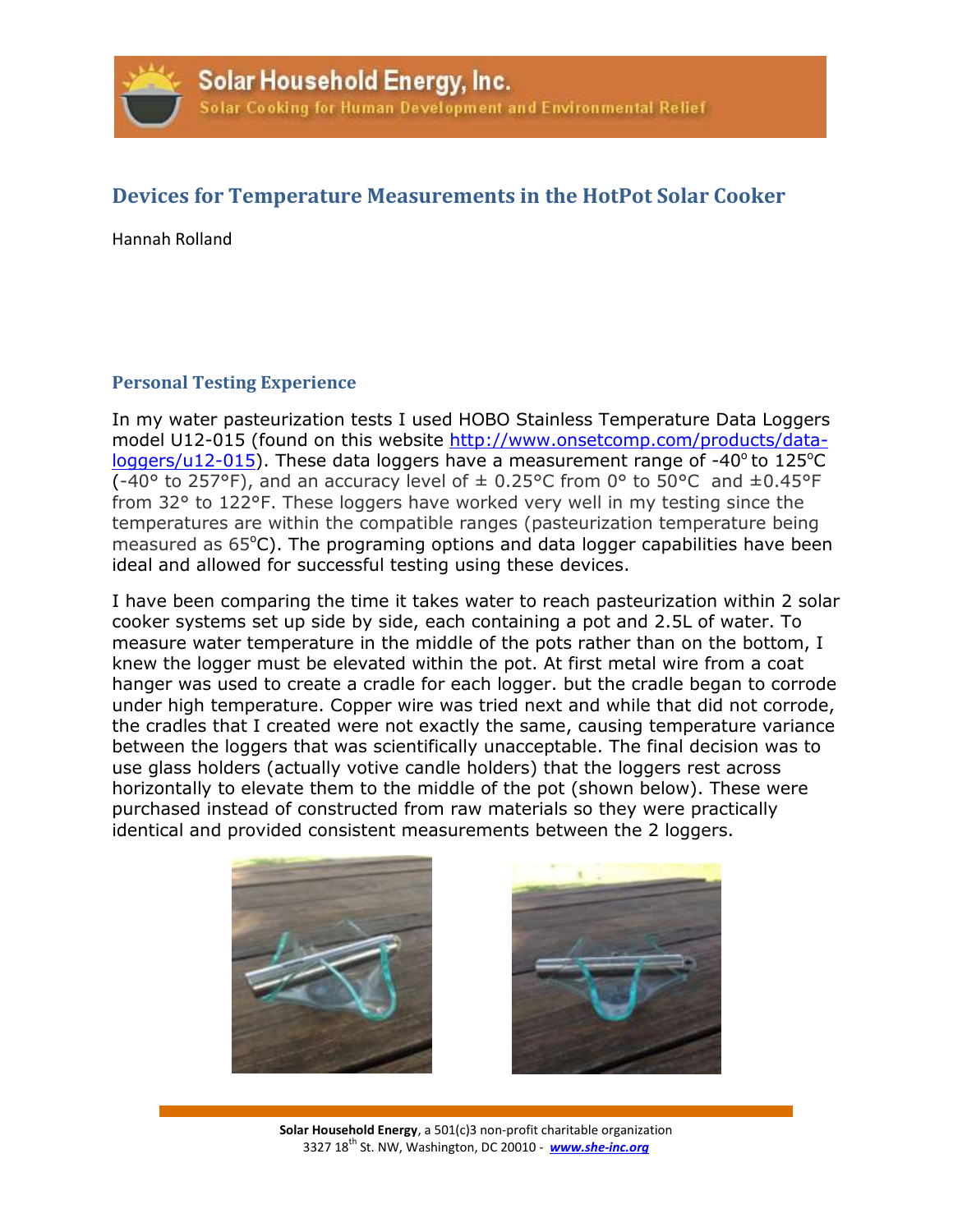I have had a great experience using these data loggers and recommend them for use in the future. They are easy to work with and provide accurate data during testing. For my experiments the temperature limits were not an issue, but if higher temperatures are to be tested, such as testing overall HotPot temperature when cooking food, other devices may be necessary.

## **Suggestions for Higher Temperature Testing**

- Analog Oven Thermometer
	- $\circ$  To determine the inside temperature of the HotPot, it seems to me that the easiest method would be to affix an analog oven thermometer to the inside of the lid. A different solar cooker I have used called the SunOven contains a thermometer on the inside of its box and makes it easy to know the temperature of the oven. I understand that a concern with the HotPot would be blocking solar radiation that would aid rising temperatures, but it may be possible to use a very small thermometer that would not block much light at all. This would eliminate the problem of having wires leave the lid ajar and release heat, as well as other issues that arise as devices become more complicated. If a small enough thermometer could be made, perhaps it could be set into the glass in the production phase so that it could be easily read without any condensation obscuring the view.
	- $\circ$  Many types of analog thermometers are available depending on size and accuracy level



- Example: [http://www.webstaurantstore.com/dial-oven](http://www.webstaurantstore.com/dial-oven-thermometer-nsf/913THOV20.html?utm_source=amazon-pads&utm_medium=cpc&utm_term=913THOV20)[thermometer-nsf/913THOV20.html?utm\\_source=amazon](http://www.webstaurantstore.com/dial-oven-thermometer-nsf/913THOV20.html?utm_source=amazon-pads&utm_medium=cpc&utm_term=913THOV20)[pads&utm\\_medium=cpc&utm\\_term=913THOV20](http://www.webstaurantstore.com/dial-oven-thermometer-nsf/913THOV20.html?utm_source=amazon-pads&utm_medium=cpc&utm_term=913THOV20)
- Dual Oven/Meat Thermometers
	- $\circ$  To simultaneously measure the temperature of the oven and food that is being cooked, there could be the possibility of using a dual oven/meat thermometer. This would allow you to measure both oven temperature and the temperature of the food that is being cooked. Condensation on the lid during cooking may cause difficulty in seeing the thermometer inside, but the lid could likely be shifted to allow enough clear space to see the thermometer.
	- o Example: [http://www.kitchencollection.com/good-cook-touch-dual](http://www.kitchencollection.com/good-cook-touch-dual-meat-oven-thermometer)[meat-oven-thermometer](http://www.kitchencollection.com/good-cook-touch-dual-meat-oven-thermometer)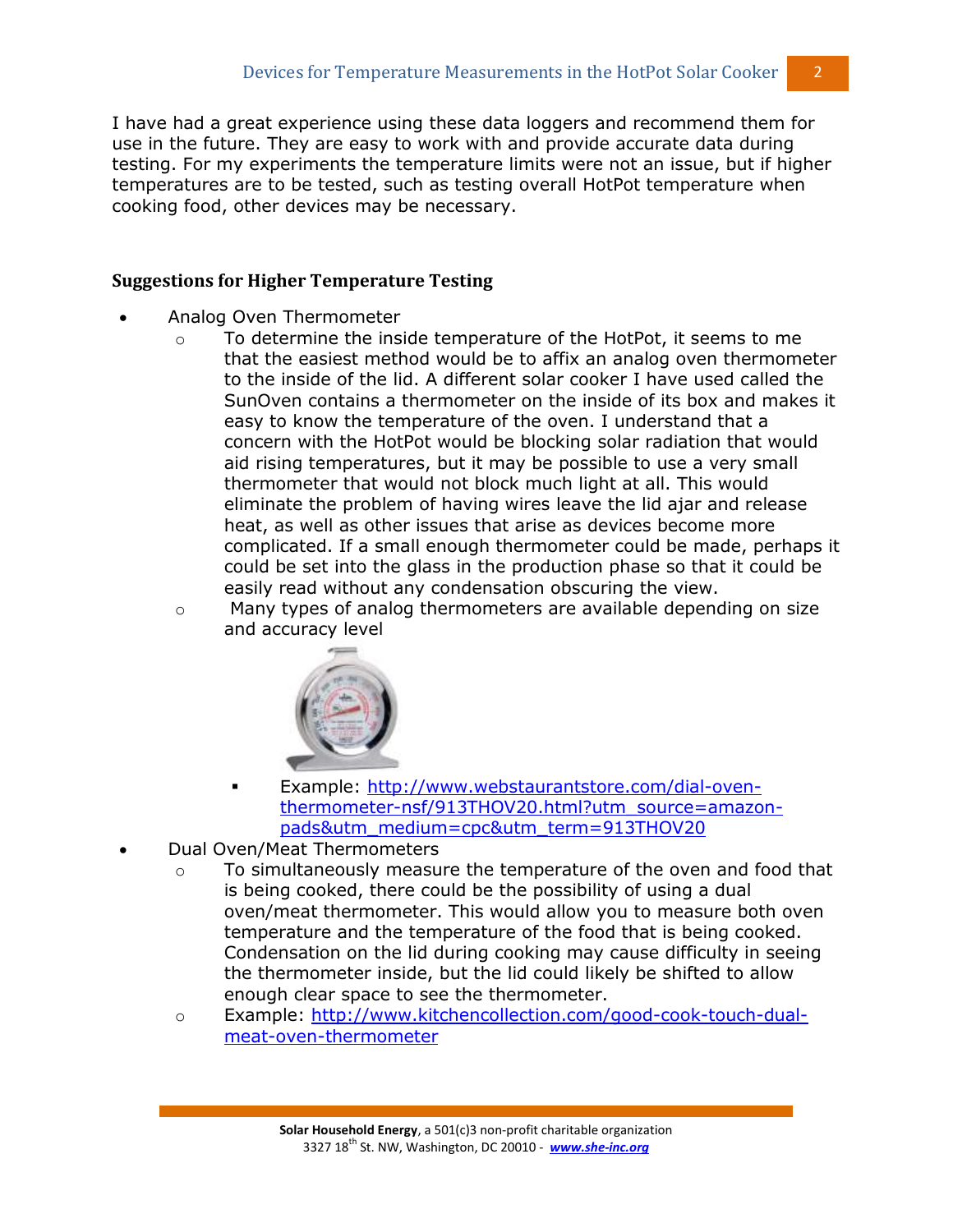

- Infrared Temperature Sensors
	- o By using an infrared non-contact sensor, you could test the temperature of the HotPot as a whole since it would read the temperature of the glass. I am unsure of the technical details of heat transfer across the type of glass in the HotPot, but this may be helpful to estimate the temperature at least on the outside and possibly of the HotPot as a whole if you could assume that the temperature is relatively the same between the inside and outside. To most accurately measure the temperature of the inside contents, you would have to remove the cover which has negative effects on containing heat, but would provide accurate information.
	- o Many sensors of varying technical caliber are available
		- Example: Fisher Scientific [https://www.fishersci.com/shop/products/fisher-scientific](https://www.fishersci.com/shop/products/fisher-scientific-traceable-noncontact-infrared-thermometers-3/p-203736)[traceable-noncontact-infrared-thermometers-3/p-203736](https://www.fishersci.com/shop/products/fisher-scientific-traceable-noncontact-infrared-thermometers-3/p-203736)
		- Example: HomeDepot [http://www.homedepot.com/b/Electrical-Electrical-Tools-](http://www.homedepot.com/b/Electrical-Electrical-Tools-Accessories-Electrical-Test-Meters/Infrared-Thermometer/N-5yc1vZboffZ1z1180y)[Accessories-Electrical-Test-Meters/Infrared-Thermometer/N-](http://www.homedepot.com/b/Electrical-Electrical-Tools-Accessories-Electrical-Test-Meters/Infrared-Thermometer/N-5yc1vZboffZ1z1180y)[5yc1vZboffZ1z1180y](http://www.homedepot.com/b/Electrical-Electrical-Tools-Accessories-Electrical-Test-Meters/Infrared-Thermometer/N-5yc1vZboffZ1z1180y)
			- Example: ThermoWorks [http://www.thermoworks.com/products/logger/bluetherm\\_bluet](http://www.thermoworks.com/products/logger/bluetherm_bluetooth_ir.html#Specifications) [ooth\\_ir.html#Specifications](http://www.thermoworks.com/products/logger/bluetherm_bluetooth_ir.html#Specifications)
- Data Loggers
	- o Many data loggers have limited applications for solar cooker testing due to low temperature ranges. There are some that have extended ranges that might be of use.
		- Extended Range Submersible Temperature Data Logger
			- <http://www.omega.com/pptst/OM-CP-HITEMP-150.html>
			- Operating Temperature Range: -40 to 150°C (-40 to 302°F)
			- Optional Thermal Shield for Operation up to 250°C (482°F)
			- Under normal operation this logger is able to measure temperatures up to about 300F but with the addition of the thermal shield it could be of more use in measuring high oven temperatures should temperatures go that high
		- High Temp Stainless Steel Data Logger, Model 20615 DeltaTrak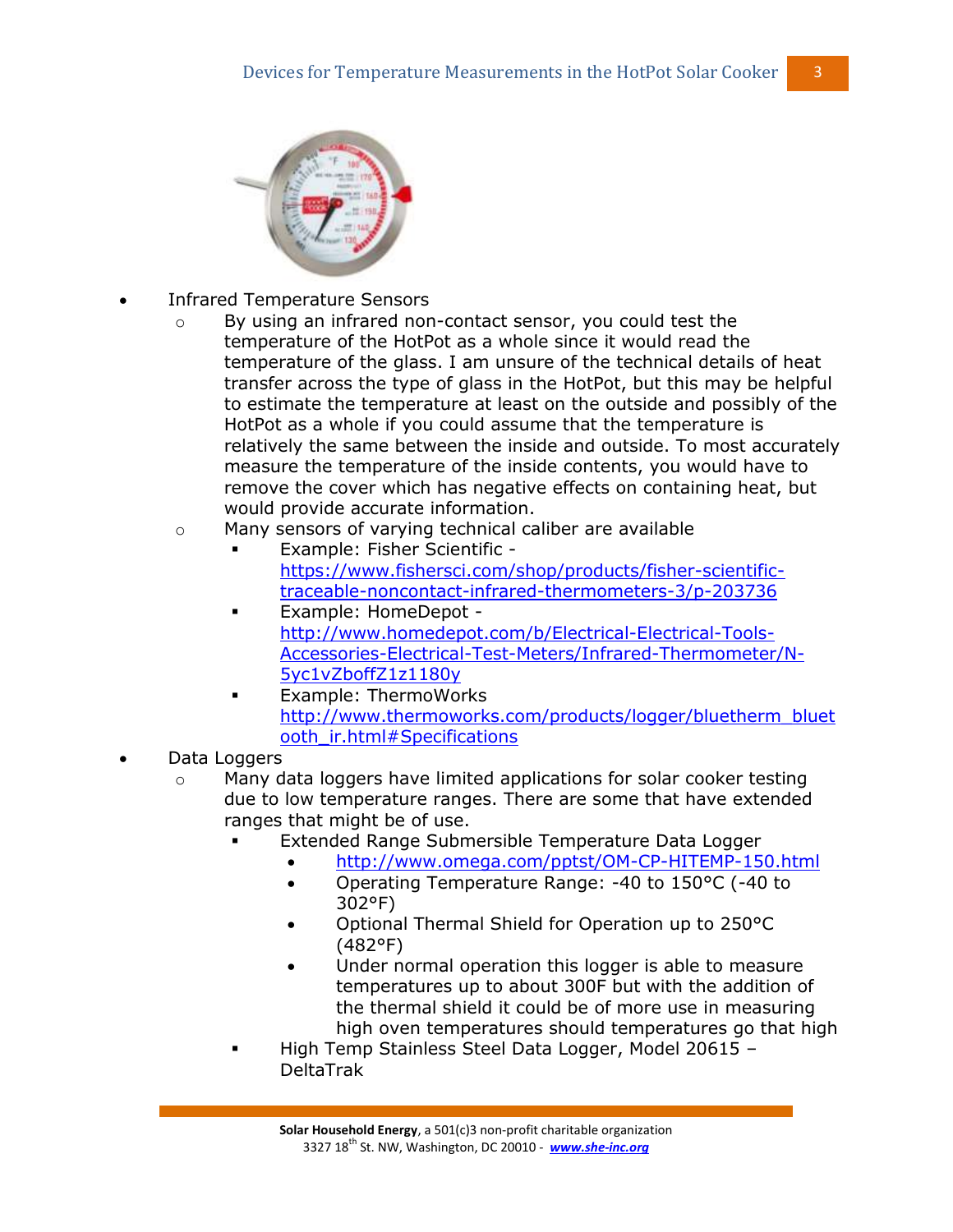- [http://deltatrak.com/high-temp-data-logger-](http://deltatrak.com/high-temp-data-logger-20615#overview)[20615#overview](http://deltatrak.com/high-temp-data-logger-20615#overview)
- Range: -40°F to 302°F (-40°C to 150°C)
- Like the former logger, this logger has a range of up to around 300F which could be useful depending on maximum temperature
- Thermocouple Temperature Recorder
	- o There are many models available and many that reach high temperature that could be useful in solar cooking
	- o Thin wires would cause a gap between the pot and the lid but there might be the possibility of plugging this gap or using extremely thin wires so that the gap does not affect airflow
	- o Example: [http://thermoworks.com/products/logger/logmaster\\_tctemp1000.html](http://thermoworks.com/products/logger/logmaster_tctemp1000.html#ProductDescription) [#ProductDescription](http://thermoworks.com/products/logger/logmaster_tctemp1000.html#ProductDescription)



- Color changing temperature strips
	- o These strips could be placed on the outside or possibly the inside of the lid and allow a visual indicator of temperature without high tech devices. The challenge is however that many of the high temperature strips are irreversible so they would only measure maximum temperature one time. This might be helpful when trying to determine the highest temperature the HotPot could ever reach under different circumstances.
		- Example:<http://www.omega.com/pptst/TL-8.html>



 $\circ$  Other reversible strips exist for lower temperatures but I was unable to find any for high temperatures. Perhaps with your industry connections you might have other sources that could be of assistance to find suitable strips if the scientific capability to read such temperatures even exists.